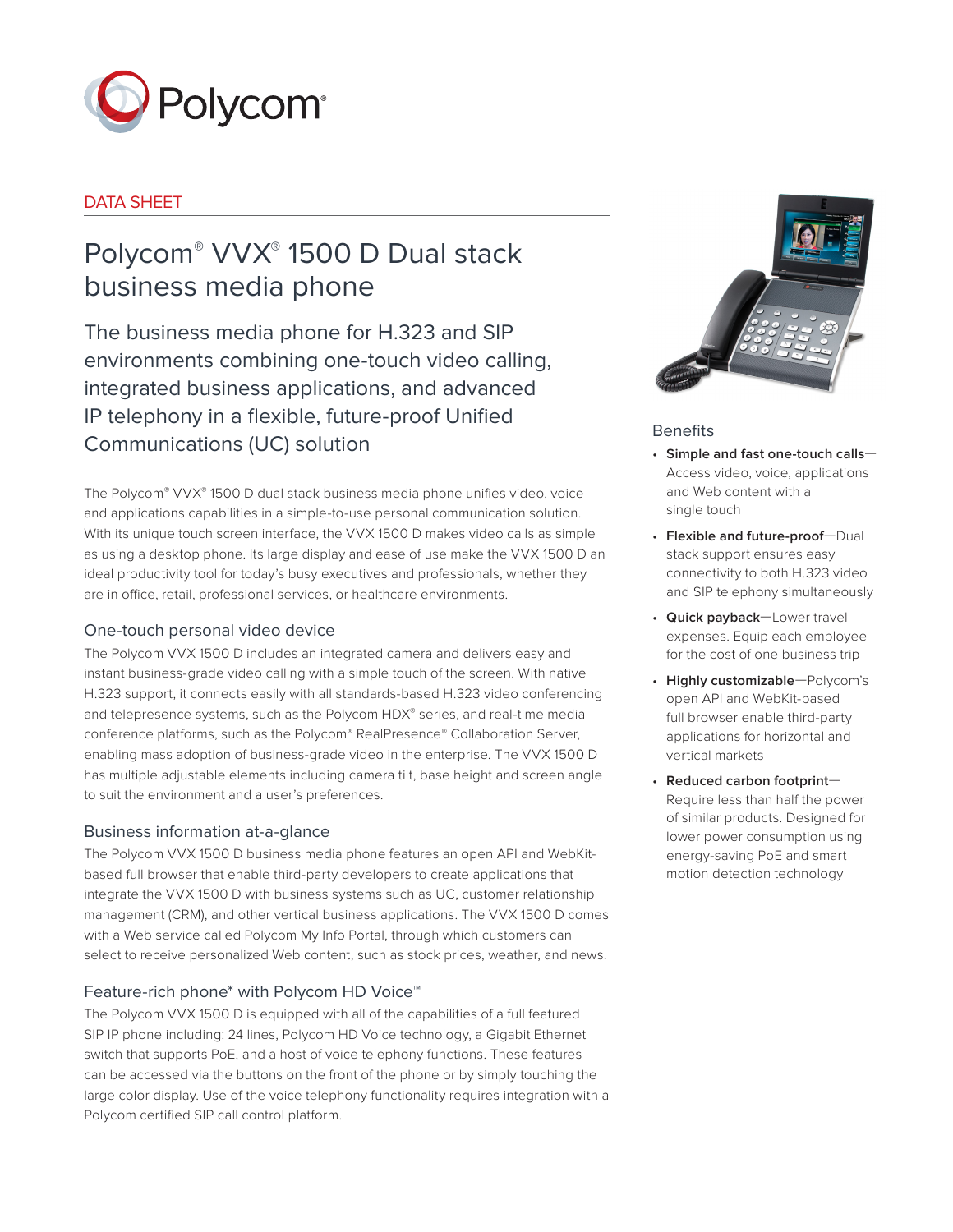# Flexible, future-proof UC solution

With H.323 and SIP dual stack support, the VVX 1500 D business media phone delivers a future-proof UC endpoint that integrates voice, video and applications into an overall UC solution. Enterprises can implement the VVX 1500 D with existing and new H.323-based video networks today with

the flexibility to integrate it with a SIP IP telephony call control platform in the future.

\* The activation of voice telephony functionality requires a Polycom certified SIP-based call control platform.

# Product Specifications

#### User interface features

- Resistive touch screen interface works with both finger or stylus (not provided)
- 7 in TFT LCD display with adjustable screen angle
- 16:9 wide screen aspect ratio
- Screen saver and digital picture frame mode
- On-screen virtual keyboard
- Configurable auto-answer
- WebKit- based browser
- USB port for applications
- Adjustable base height
- Unicode UTF-8 character support. Multilingual user interface including Chinese, Danish, Dutch, English (Canada/ US/UK), French, German, Italian, Japanese, Korean, Norwegian, Polish, Portuguese, Russian, Slovenian, Spanish, and Swedish

### Video standards and protocols

- H.261, H.263, H.263+ (1998), and H.264
- CIF(352x288) or SIF(352x240) resolution transmit and receive video up to 30 fps

#### Camera

- 2 mega pixel camera
- 30 cm to infinity fixed focus
- Privacy shutter
- Picture in Picture for near end camera
- Full screen or window for far end camera

#### Bandwidth

- CIF video up to 768 kbps plus network overhead
- Customizable video call bit rates

#### Network and provisioning

- $\cdot$  ITU H 323
- IETF SIP (RFC 3261 and companion RFCs)
- Dual stack H.323 and SIP simultaneously running
- SDP
- Two-port Gigabit Ethernet switch
- 10/100/1000Base-TX across LAN and PC ports
- Conforms to IEEE802.3-2005 (Clause 40) for Physical Media Attachment
- Conforms to IEEE802.3-2002 (Clause 28) for Link Partner Auto-Negotiation
- Manual or dynamic host configuration protocol (DHCP) network setup
- Time and date synchronization using SNTP
- Provisioning and call server redundancy supported<sup>1</sup>
- FTP/TFTP/HTTP/HTTPS server-based central provisioning3
- QoS Support IEEE 802.1p/Q tagging (VLAN), Layer 3 TOS, and DSCP
- Network Address Translation (NAT) – support for static configuration and "Keep-Alive" SIP signaling
- RTCP and RTP support
- Event logging
- Syslog
- Local configurable digit map/dial plan
- Hardware diagnostics
- Status and statistics reporting
- $\cdot$  IPv4
- TCP
- UDP
- DNS-SRV

### Security

- AES encryption standard 128 bit for multimedia streams, H. 235v3
- Media encryption via SRTP
- Transport Layer Security (TLS)<sup>3</sup>
- Encrypted configuration files<sup>3</sup>
- Digest authentication
- Password login
- Support for URL syntax with password for boot server address<sup>3</sup>
- HTTPS secure provisioning<sup>3</sup>
- Support for signed software executables<sup>3</sup>

### Open application platform

- WebKit enabled full browser that supports HTML, CSS, SSL security, and JavaScript
- Supports Polycom Apps SDK and API for third-party business and personal applications
- Bundled with Polycom Productivity Suite:
	- Corporate Directory Access using LDAP
	- Local Audio Call Recording on USB flash drive
- Visual Conference Management

### **Power**

- Built-in auto sensing IEEE 802.3af Power over Ethernet (Class 0)
- Energy-saving smart motion detector enables the screen to go into power-save mode when no one is in the office
- Power efficient; consumes less than 11W when fully active, 8W average, and 6W when in power save mode with the LCD off
- External Universal AC Adaptor (optional, 48V 380mA DC)

### Voice Telephony3

- 24 lines (registrations)
- Shared call/bridged line appearance
- Busy Lamp Field (BLF)
- Flexible line appearance (one or more line keys can be assigned for each line extension)
- Distinctive incoming call treatment/ call waiting
- Call timer and call waiting
- Call transfer, hold, divert (forward), pickup
- Called, calling, connected party information
- Local three-way audio conferencing
- One-touch speed dial, redial
- Remote missed call notification
- Do not disturb function
- Electronic hook switch capable
- Voicemail support

### Audio features

- Polycom HD Voice technology delivers life-like voice quality for each audio pathhandset, the hands-free speakerphone, and the optional headset<sup>4</sup>
- Polycom Acoustic Clarity™ technology providing full-duplex conversations, acoustic echo cancellation and background noise suppression
	- Type 1 compliant (IEEE 1329 full duplex)